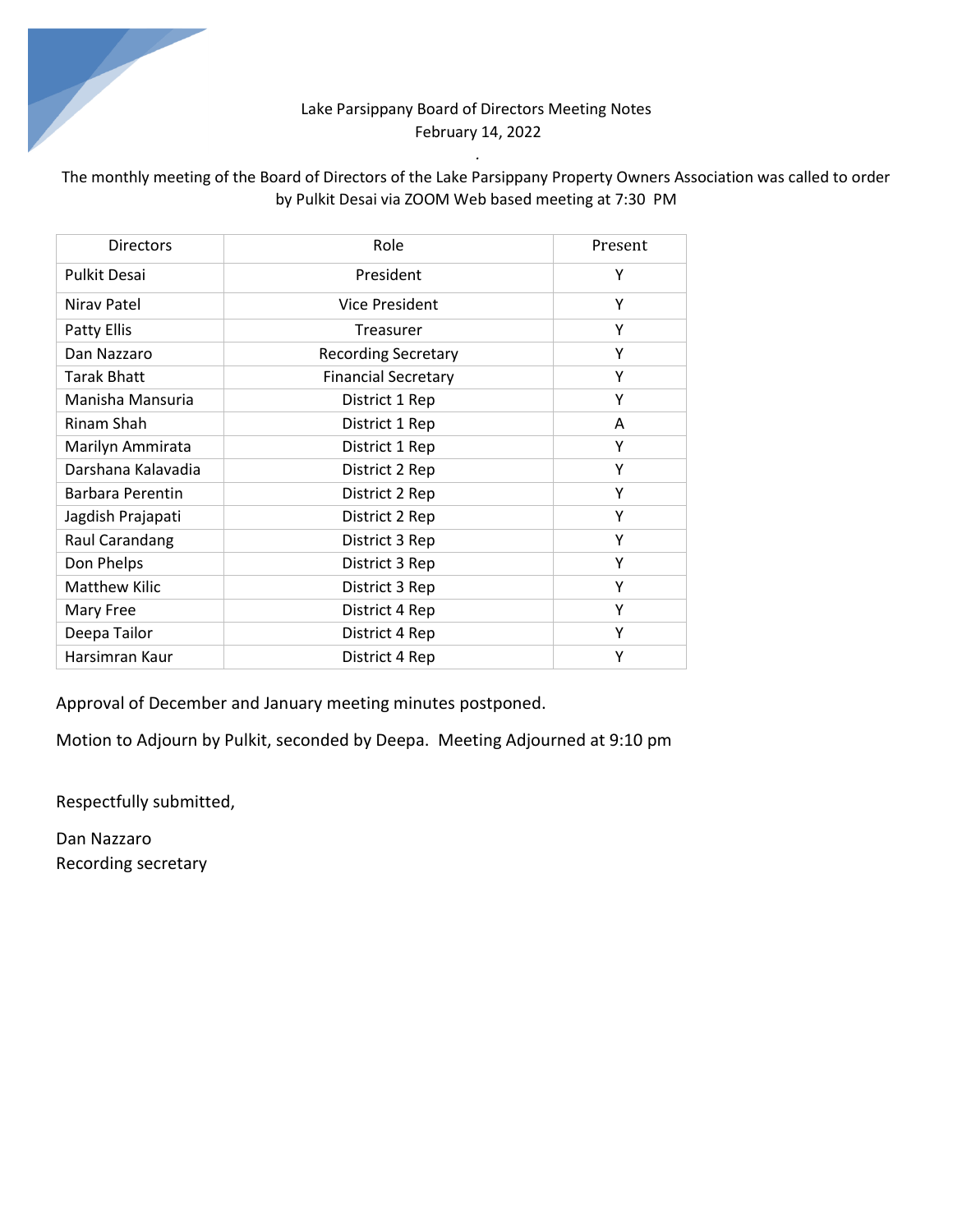# Attachments:

## Presidents Report

Happy Valentine's Day everyone. I like to thank the board members and members for spending their time here with us instead of their significant loved ones and/or family. In a day or two we will be publishing contact info for FSR and Jim McGann our property management company. That includes phone numbers and email. Yes, phone numbers. Our Clubhouse or LPPOA number is now active, when Jim is here, he will answer the calls and when he is not he will check voicemail. In addition to that FSR is also providing an 800# that is managed by their US based call center. Jim will be here once a week at the Club House and during the summer 3 times a week. Invoices are almost read to be sent. We will publish via all communication channels what is coming in the mail; which is the welcome letters from FSR and LPPOA along with the statement and your choice to pay.

I expect this transition to be as smooth as possible, but experience and reality tells me we will have some growing pains. That is ok because this is a huge endeavor and FSR has a professional backend to manage these growing pains. I urge all of us to work together because this is our community. FSR is equipped to handle all our communication challenges and more.

|                                   | 12/31/2021     | 1/31/2022                           | Inc (Dec)   |
|-----------------------------------|----------------|-------------------------------------|-------------|
| Chase                             | \$251,419.45   | $$245,295.56$$ $$ (6,123.89)$       |             |
| Merrill Lynch                     | \$178,815.85   | \$178,517.36                        | \$ (298.49) |
|                                   |                |                                     |             |
| Accounts Receivable \$ 261,725.69 |                | $$257,159.55$ $$(4,566.14)$         |             |
|                                   |                |                                     |             |
| 2022 Receipts                     |                | 3,620.00 \$3130 Prev Year Clubhouse |             |
| 2022 Expenditures                 | \$ (14,631.56) |                                     |             |
|                                   | \$ (11,011.56) |                                     |             |

#### **Treasurer**

#### Membership

| Row Labels          | <b>Count of Customer Type</b> |
|---------------------|-------------------------------|
| ARREARS             | 369                           |
| EXEMPT-NO BILLING   | 19                            |
| NON RESIDENT-SENIOR | 15                            |
| NON-RESIDENT        | 71                            |
| OWNER               | 12.76                         |
| <b>SENIOR</b>       | 505                           |
| <b>Grand Total</b>  | 2255                          |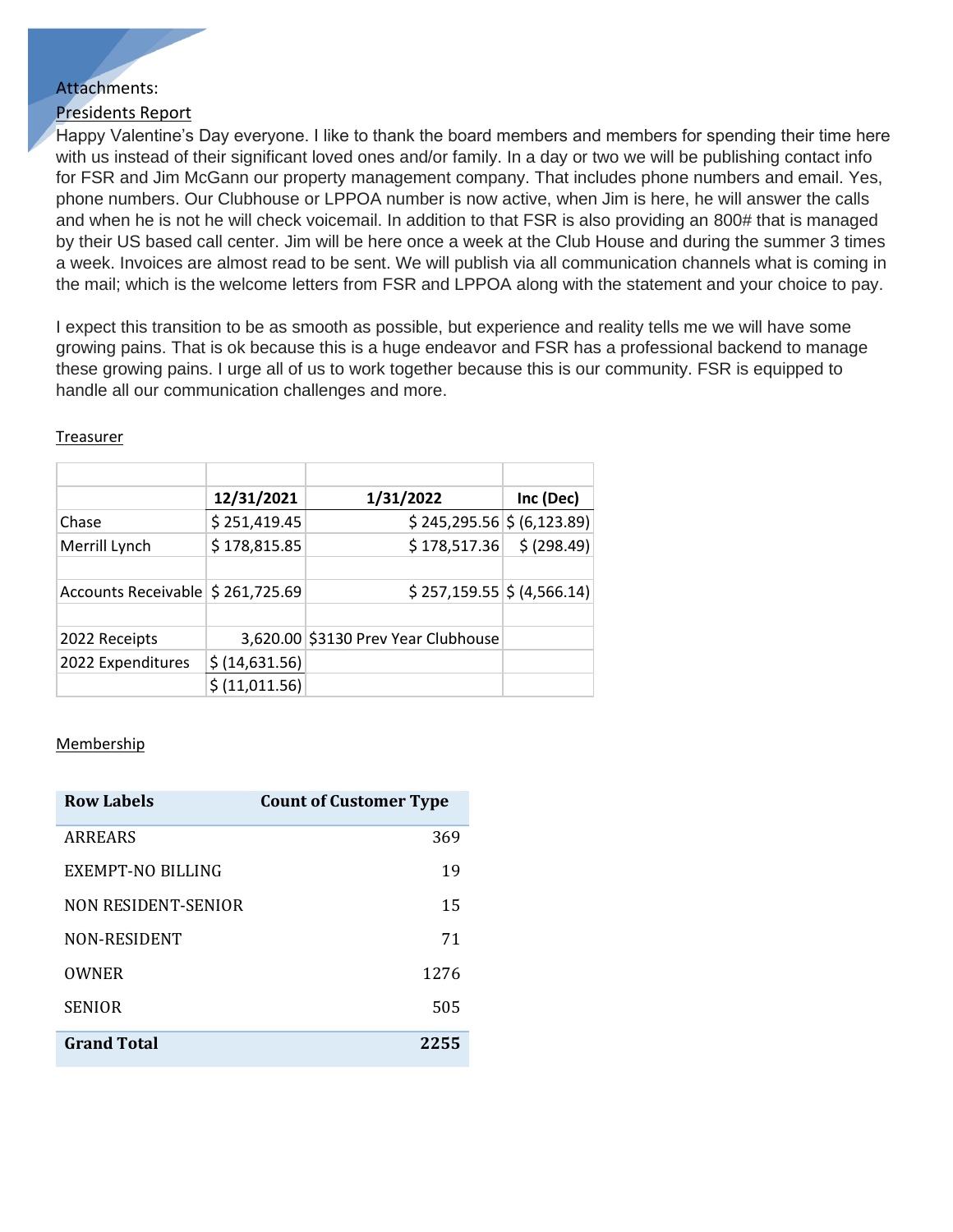

## **General Update:**

- Onboarding for property management company is underway. The company is working on distributing 2022 invoices to all members. In addition, members will receive a welcome letter describing the available payment options and other information.
- An FAQ document that addresses clarifications for any changes to the website, online payment options and other considerations will be shared, and other communication will be disseminated, as necessary.
- We will publish an updated FAQ document on the budget, membership fee structure and the amenities/perks available for each level in the coming days.
- We will also continue to conduct monthly "Ask Me Anything" sessions, with the primary objective being addressing questions and concerns from the members.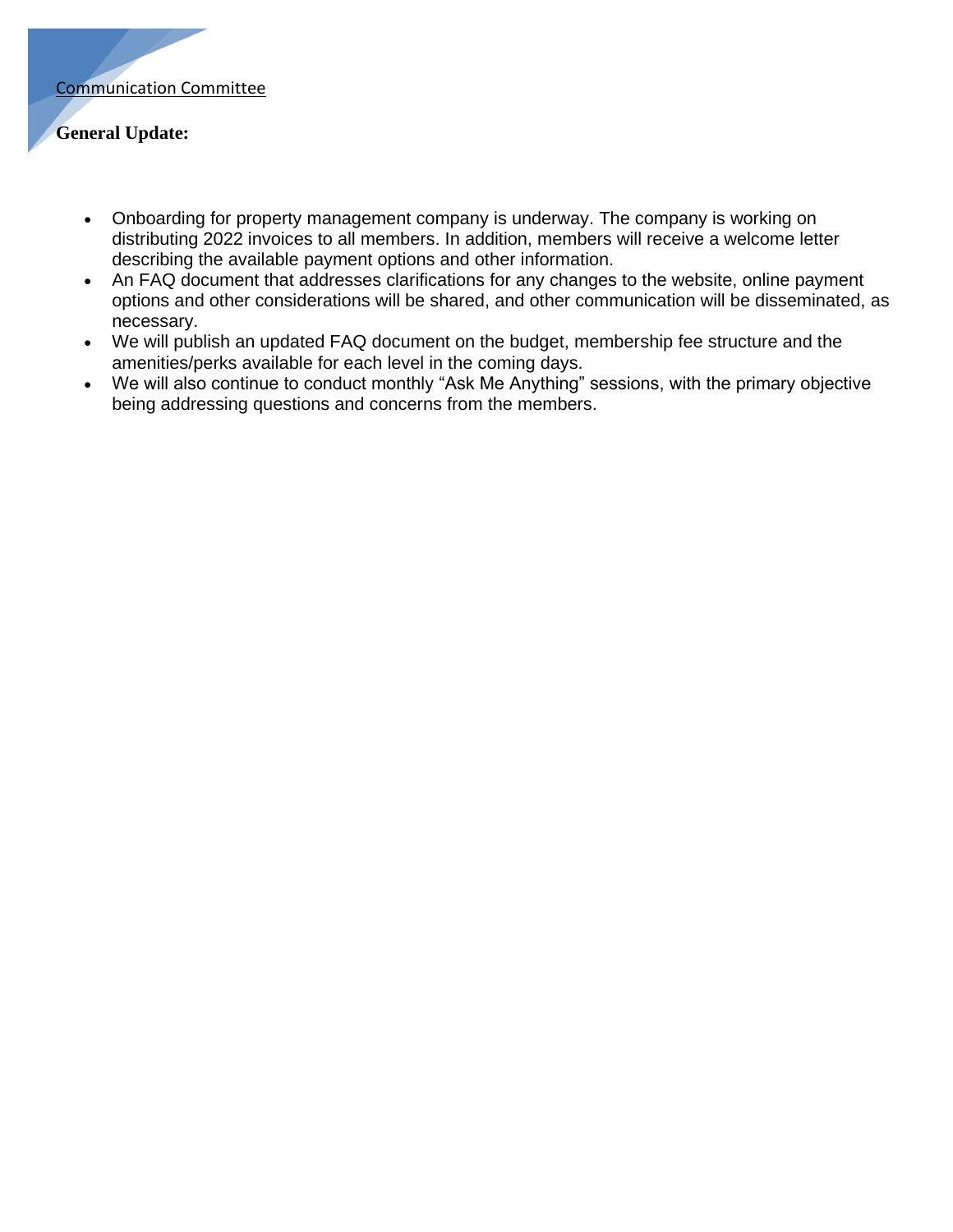## Events

#### Events Committee - Feb 22 - BOARD MEETING REPORT

The events committee is continuing to work hard to put together events for our LPPOA members. We would like to inform the board of the following events being planned for Feb/March.

### **February**

- Kids' Valentine Secret Valentine Exchange (February 13th)
	- This will follow the same format as last year's event where individuals who would like to sign up their child/ren will have to fill out the registration and then their child will be provided with a secret valentine and they will drop off their valentine to their secret valentine on the 13th .

### **March**

- Holi Event (March 19th 2-4pm) at Johnson's Beach
	- This event will take place at the beach
	- Members participating will be provided with the Holi Colors in order to participate in the celebration! ○ This event is for members of all ages!
- St Patrick's Day Event (March 12th at the clubhouse 7pm)
	- This is still in the planning stages as we continue to monitor COVID-19. Should we move forward it will be an Adult's only BYOB event.

We also started mapping out some events for the future. We will have specific details for the Board when we are close to when these events will occur:

- Lake Cleanup Day (April 23)
- Mother's Day Craft (April 29)
- Cinco de Mayo (May 6)
- Garage Sale (June 5)
	- Thank you to Loren Arrowsmith for helping us with this event.
- Father's Day Craft (June 11th)

Many of our events are sponsored by donors throughout the community. If you or someone you know would like to host an event or propose an event idea please let us know!

We would like to thank everyone in the community for your continued support. If you are interested in joining us at our next meeting please reach out to us at lppoa.events.committee@gmail.com. We would love to have you attend!

Committee Chairs: Brigid Crimmins, Chrystal Immediato, and Katie Vesper Committee Members: Marilyn Ammirata, Jennifer DeStefano, Niral Desai, Darshana Kalavadia, Deepa Tailor, Don Phelps, John Scrivens,Bonnie Starr & Sangita Desai